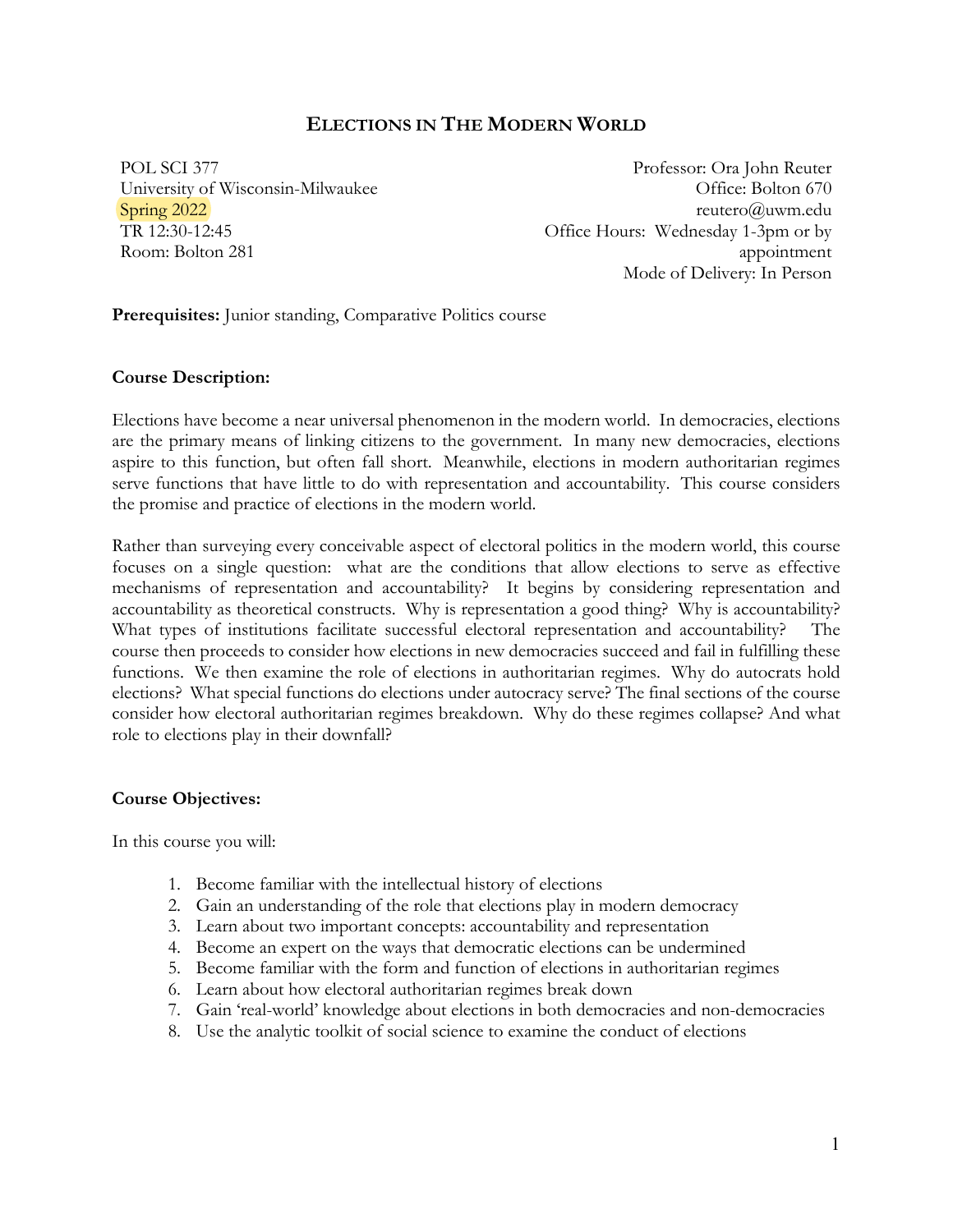### **Requirements:**

1) Attend class sessions and participate

The format of this class will be discussion. Your participation includes both attendance and engagement in class discussion.

I will lecture at times, but most of our class time will be spent discussing the themes and arguments presented in our readings. Everyone should be ready to contribute something in every class. Your comments need not dazzle every time. Often times, the most productive contributions to class discussions are questions. If you don't understand something in the readings, say so. The authors we read are not perfect; their prose may not always be clear and their arguments will never be bulletproof. Speak up and air your grievances if you are confused. We will all be better for it and you will be rewarded come evaluation time.

Attendance is mandatory. Our class is small, and therefore, you cannot free ride on your fellow classmates. Your absences will be noticed by all and have a palpable impact on our sessions. Each unexcused absence will result in the reduction of your attendance grade by 1/3 of a letter grade. Absences will only be excused for illness, family crises, religious observances etc. Late Policy: Please arrive to class on time unless you have a valid excuse.

Your class participation grade will be based upon three equal components: 1/3 will be based on reading quizzes (see below), 1/3 will be based on participation in class, and 1/3 will be based on attendance.

2) Complete assigned readings before the date indicated on the syllabus. In order to participate effectively in discussion, you will need to have done the required readings for that day.

Each week I will post on CANVAS a short list of questions that you should keep in mind while doing the next week's readings. These questions will help facilitate discussion on a given reading. On some, but likely not all, class days we will begin class with a short quiz. These quizzes will contain one question drawn from that week's questions. Grades of "check" or "check-minus" and "unsatisfactory" will be assigned.

3) Complete response papers

You will be responsible for writing three 2-3 page response papers over the course of the semester. The response papers will be written on the readings with a "\*" next to them on the syllabus.

These papers should have three components:

1) The paper should briefly (one paragraph) sum up the main argument made by the author and the evidence provided.

2) It should contain an evaluation and critique of the author's argument and evidence. Does the author's argument make sense? Why or why not? Does his evidence (if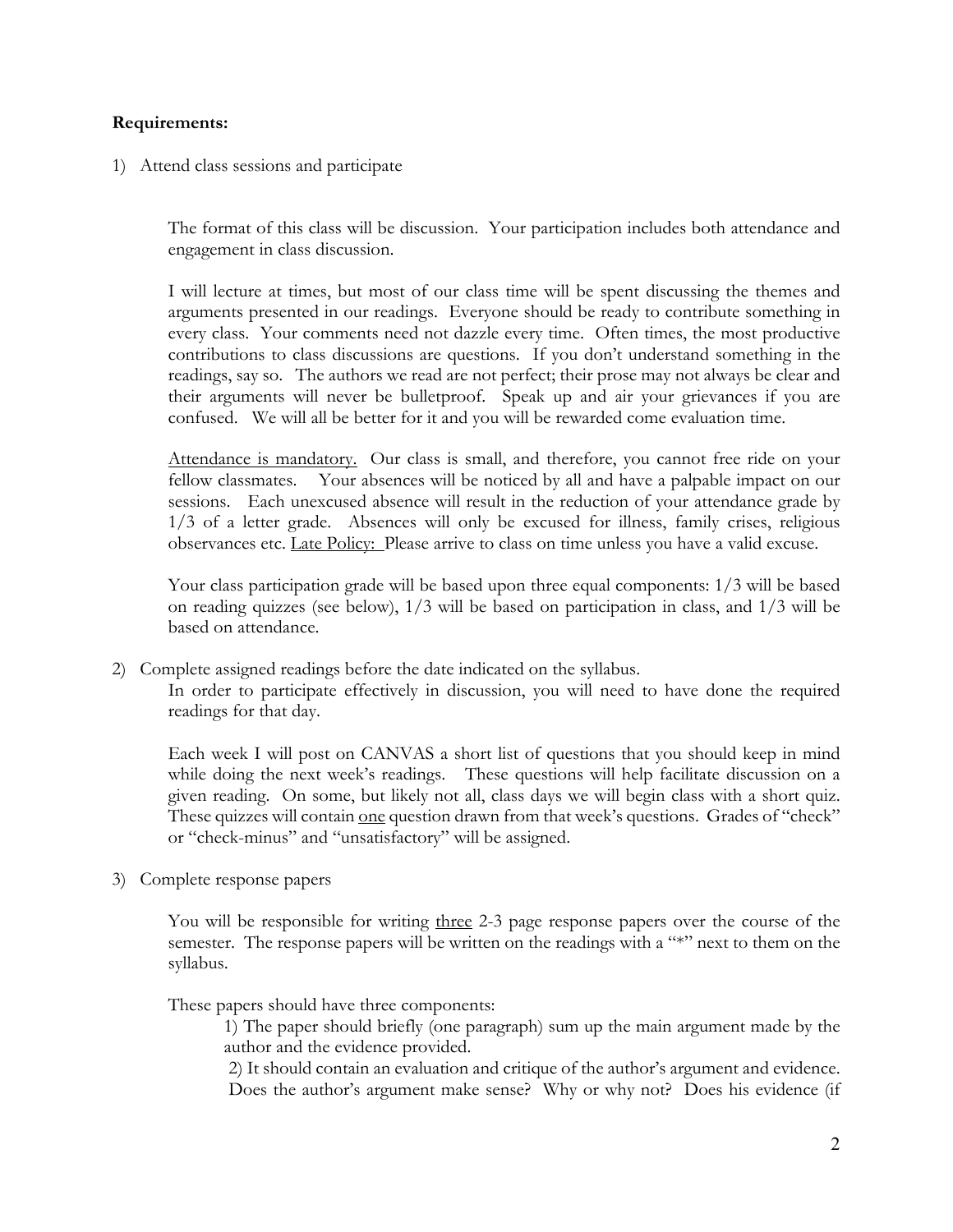any) comport with his/her argument? Why or why not? Do you know of other evidence that undermines (or supports) the author's argument? Does one of the other readings for that day offer a perspective that is discordant with the perspective offered by the author? This section should constitute the lion's share of the paper.

3) The paper should conclude with some questions for the class that flow from your evaluation/critique.

You will give a short 5-minute presentation on your paper to kick off our discussion of that reading. Students are encouraged to be creative in the presentational style. Students will be evaluated on how well they are able to generate discussion of their reading.

Each week we will determine who will write reaction papers for the following week. I will ask for volunteers.

4) Prepare for and participate in our in-class debate--- April 3

For this debate, the class will be divided into two teams. In order to prepare for this debate you will be required to prepare a 1-page 'position paper' that lays out why you think the position you are defending is the correct one and why the opposition position is incorrect. This individual position paper is due via email by April 1. You will also be required to meet with your debate team once outside of class. More specific instructions will be distributed in the weeks prior to the debate. The topic of the debate will be determined in the coming weeks.

5) One Final Analytic Paper

One of your most important assignments in this class will be a 10 page analytic paper. In this paper, you will write a theoretically informed analysis of a specific election that has taken place in the last 10 years *outside* the United States. Your paper will focus on no more than *two* specific 'problems' in that election (it may focus on just one).

You may choose to focus on any of the following 'problems':

- -Lack of accountability -Poor or unequal representation of voter preferences -Low turnout -Low levels of competition -Underrepresentation of women -Underrepresentation of minorities -Weak political parties -Electoral fraud -Unfair use of state resources -Vote buying -Voter coercion
- -Violence

Alternatively, you may choose your own topic and have it approved by me.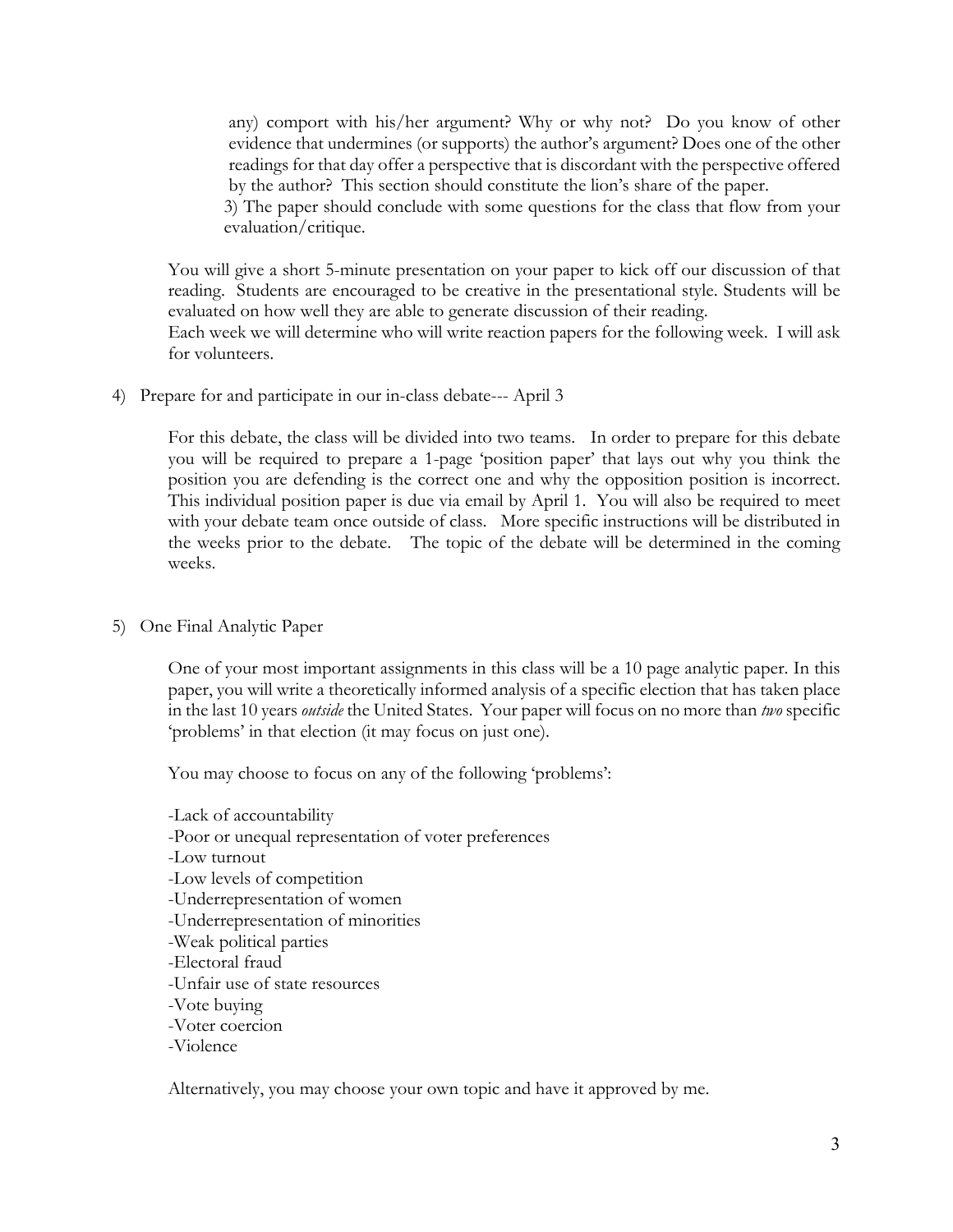The paper should consist of three parts. The first part should contain a brief (1-2 page) overview of the election in that country. The second part o should contain a statement and analysis of the problem(s) being analyzed (4-5 pages). In the third part of the paper, you will draw on the scholarly literature and your own judgment to suggest solutions to the problem being analyzed (3-4 pages). The research paper should be no less than 2500 words and may draw upon a combination of primary and secondary sources.

In February, I will solicit individual appointments with each of you to discuss your topic. I will ask you to think about your topic before coming to that meeting. Then, on March 10, you will submit a topic to me in writing.

On April 21, I will ask each of you to submit a written progress report on your research. This progress report should be no less than 5 pages long and should contain a list of sources. If you would like to turn in an early draft of the paper at this time, I will provide comments.

The final version of your paper will be due via email to me on May 20.

# 6) One Midterm quiz

In-class on March 17. This exam will cover material in the first part of the course.

7) One Final Exam.

Tuesday May 17 at 12:30pm. The exam is not cumulative. It covers material in the second part of the course.

### **Academic Honesty:**

All assignments and activities associated with this course must be performed in accordance with the University of Wisconsin, Milwaukee's policies on academic honesty. Plagiarism will not be tolerated in this course and any plagiarism on any assignment will result in a failing grade for the course. *When in doubt, cite.* If you have questions about attribution, please see me. I am here to help! More information is available at: http://www4.uwm.edu/dos/conduct/academic-misconduct.cfm

### **Evaluation:**

Reading Quizzes and Class Participation: 25%

Response Papers and Discussion Leadership: 15%

Debate Position Paper and Participation: 5%

Mid-term exam: 15%

Final exam 20%

Final Paper Progress Report: 5%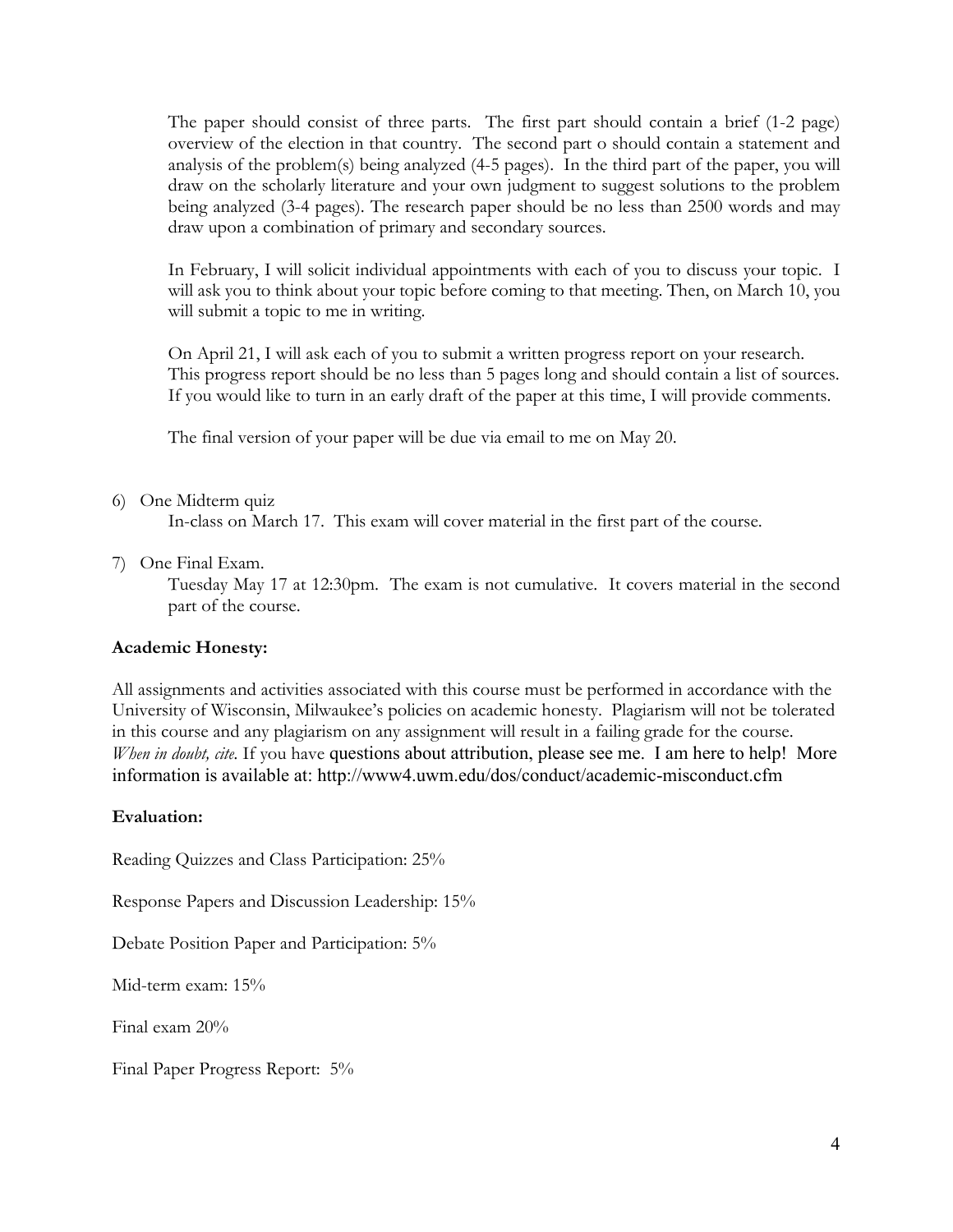Final Paper Final Draft: 15%

# **GRADING SCALE:**

| $100 - 93$ |       | 77-73     | €            |
|------------|-------|-----------|--------------|
| $92 - 90$  | $A -$ | 72-70     | С-           |
| 89-88      | B+    | 69-68     | $D+$         |
| 87-83      | R     | $67-63$   | $\mathsf{D}$ |
| 82-80      | В-    | $62 - 60$ | $\mathbf{D}$ |
| 79-78      | C+    | $59-0$    | Ħ.           |

# **Texts for Purchase:**

Manin, Bernard. 1997. *Principles of Representative Government*

Chapters of this will be on Canvas, but we will use this extensively during the first weeks. All other readings listed on the syllabus be made available on Canvas or are available at the weblink provided on the syllabus.

# **Late Assignment Policy**

All assignments are due on the assigned date. Response papers are due on the day that a reading is covered in class. I do not accept late assignments. Exceptions are made only in the most severe and extraordinary circumstances.

# **Expected Time Commitment:**

This is a three-credit course, so the expected time commitment from students is approximately 144 hours. Students will spend 40 hours in class over the course of the semester Approximately 60% of the remaining time will be spent preparing for class by doing assigned readings and reviewing previous lecture notes. The remaining 40% will be spent preparing written assignments and studying for exams.

# **Academic Honesty:**

All assignments and activities associated with this course must be performed in accordance with the University of Wisconsin-Milwaukee's academic misconduct policy. Plagiarism will not be tolerated in this course and any plagiarism on any assignment will result in a failing grade for the course. *When in doubt, cite.* If you have questions about attribution, please see me. I am here to help! More information is available at http://www.uwm.edu/acad\_aff/policy/academicmisconduct.cfm

**Other University Policies** (http://www4.uwm.edu/secu/SyllabusLinks.pdf )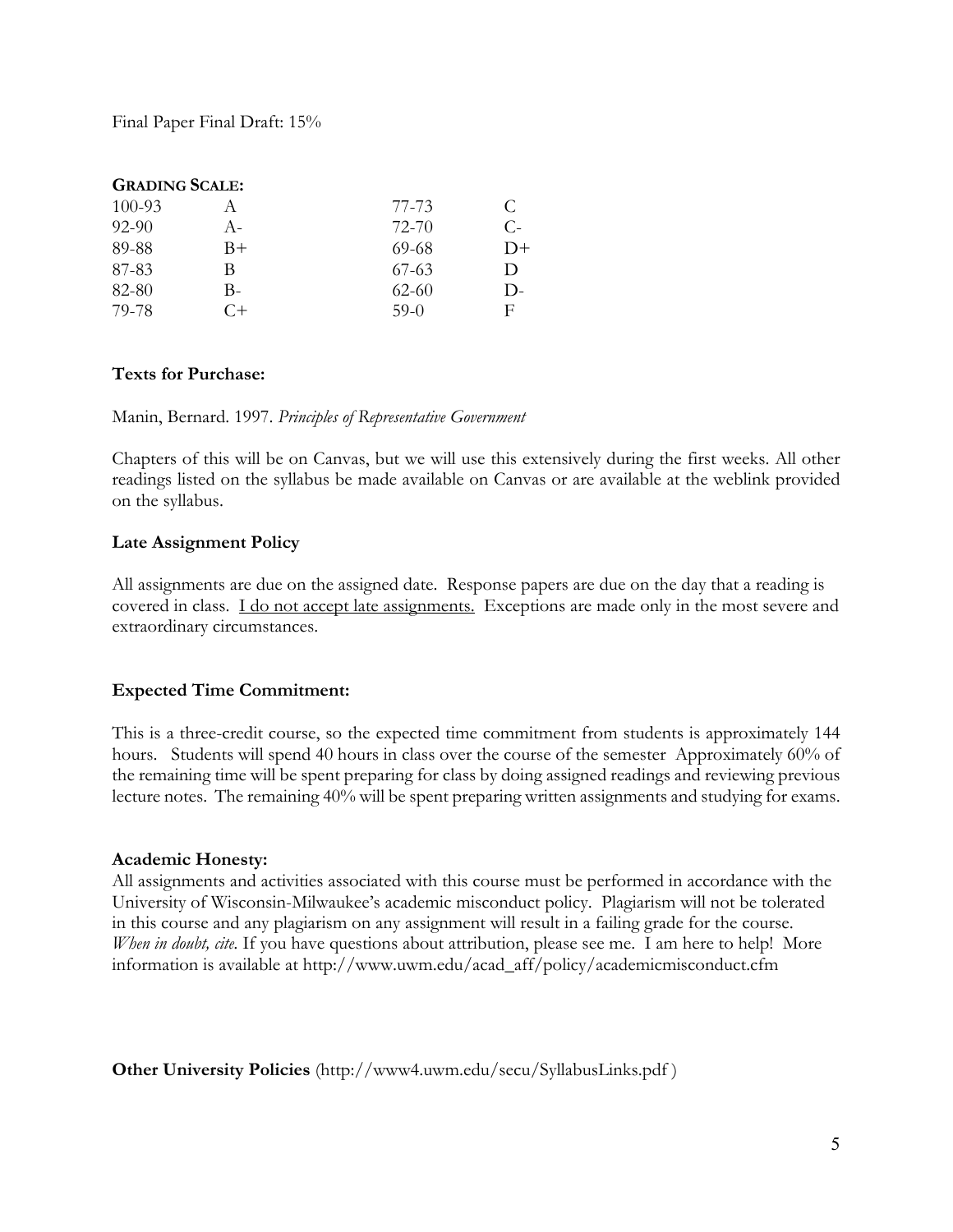# **[NOTE: ALL READINGS ON THIS SYLLABUS ARE SUBJECT TO CHANGE. I WILL NOTIFY YOU IN ADVANCE BY EMAIL AND/OR IN CLASS IF A CHANGE IS MADE PLEASE CONSULT THE CANVAS VERSION OF THE SYLLABUS BEFORE DOING YOUR READINGS. ]**

# **PART I: THE PROMISE OF ELECTORAL DEMOCRACY**

**January 25**-Introduction and Overview

**January 27**-**The Pre-History of Elections—**Lot vs election. Ancient Greece. Florence. The Enlightenment.

\*Manin, Bernard. 1997 *Principles of Representative Government*, pgs 1-4, 8-41 and 74-92

**February 1-Modern Elections—**The principle of distinction. The foundations of representation. Why is representation a good thing? Why representation? Are elections inherently aristocratic?

\*Manin, Bernard. 1997. *Principles of Representative Government*, pg 94-98 and 102-131

**February 3-Democracy and Elections –**Modern electoral democracy. What is a democracy? What makes elections democratic?

\*Manin, Bernard. 1997. *Principles of Representative Government*, pg 161-183

\*Philippe C. Schmitter and Terri Lynn Karl. 1991. "What Democracy Is…and Is Not," *Journal of Democracy*. 2(3): 75-88

**February 8 Electoral Systems—An overview of the world's major electoral systems.**  Proportional representation. First past the post systems. Electoral thresholds. District Magnitude. Strategic Voting and Disproportionality. The mechanical and psychological effects of electoral systems.

*Comparing Democracies 4*, Chapter 2, pp 11-19

*Principles of Comparative Politics*, Chapter 13, pp 572-597

**February 10—Electoral Systems, Representation, and Governance—**How do electoral systems affect who gets elected? How do they affect representation and accountability?

*Comparing Democracies 4*, Chapter 2, pp 19-27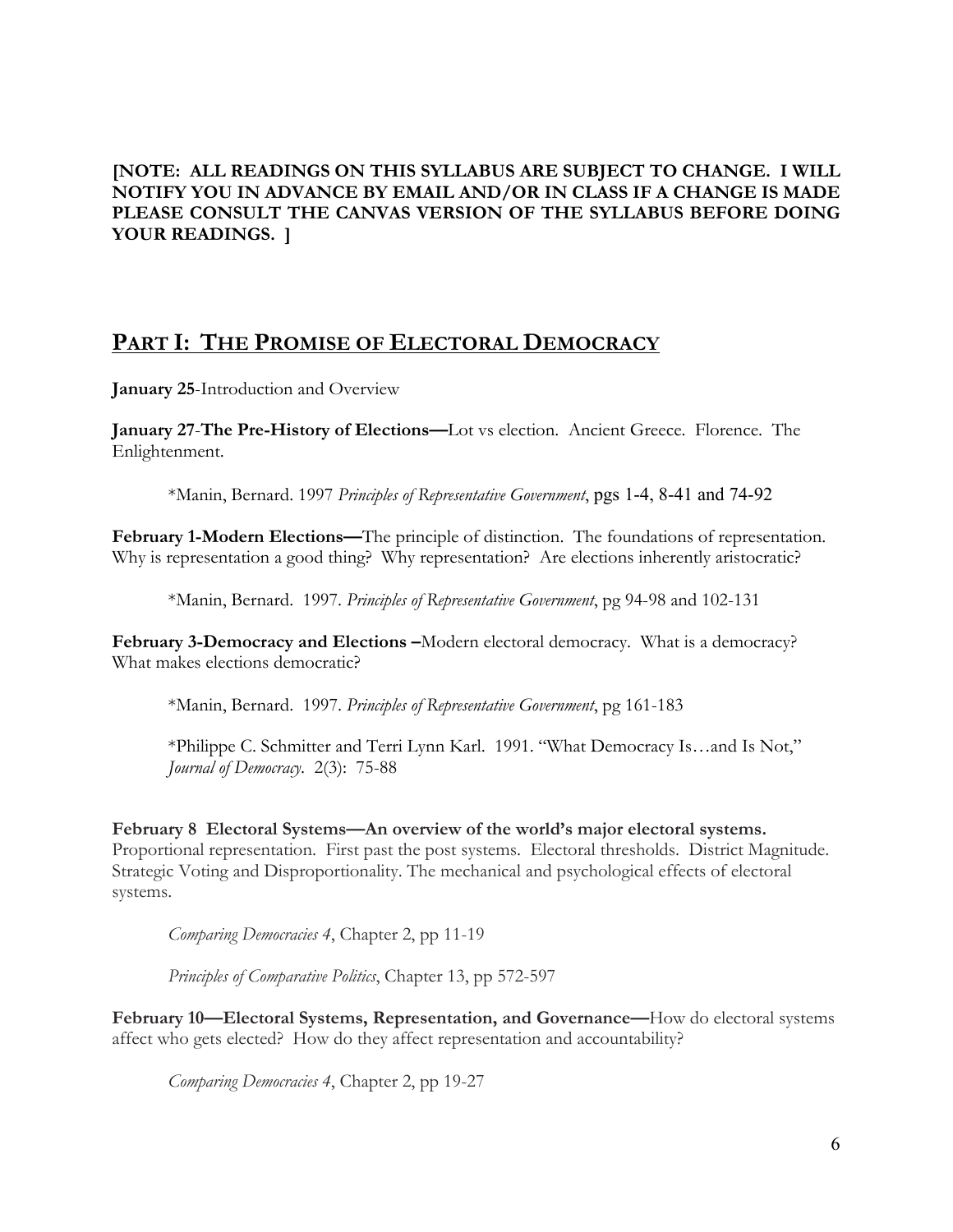Donovan, Todd and Shaun Bowler. 2004. *Reforming the Republic: Democratic Institutions for the New America*. Chapter 3-4.

**February 15 Models of Electoral Linkage—**Two visions of electoral linkages. Pros and cons of representation and accountability as linkage mechanisms.

\*Manin, Bernard, Adam Przeworski, and Susan Stokes. 1999. *Democracy, Accountability, and Representation*. Chapter 1, pp 29-54.

\*Fearon, James. "Electoral Accountability and the Control of Politicians: Selecting Good Types versus Sanctioning Poor Performance" 1999 in Manin, Bernard, Adam Przeworski, and Susan Stokes. 1999. Democracy, Accountability, and Representation. Chapter 2, pp 55-70 and 82-83.

# **PART II: DEMOCRATIC ELECTIONS IN PRACTICE**

**February 17 Electoral Rules and Representation—**Congruence between citizens and policymakers. Clarity of responsibility. Models of democracy. The spatial model.

Lijphart, Arend. 1999. Patterns of Democracy. 9-20 and 30-40

\*John Huber and Bingham G. Powell Jr. 1994. "Congruence between Citizens and Policymakers in Two Visions of Liberal Democracy" *World Politics* 46.3

**February 24 Dilemmas of Representation ---** Obstacles to the mandate conception of democracy.

\*Gilens, Martin and Benjamin Page. 2014. "Testing Theories of American Politics: Elites, Interest Groups, and Average Citizens." *Perspectives on Politics*

\*Aachen, Christopher and Larry Bartels. 2016. Democracy for Realists. Chapter 2.

# **March 1 Dilemmas of Accountability--** Retrospective Voting and Its Critics.

\*Aachen, Christopher and Larry Bartels. 2016. Democracy for Realists. Chapter 4 and Chapter 5.

**March 3—Descriptive Representation**—Descriptive vs substantive representation. Is descriptive representation a good thing? Electoral institutions and minority representation

*Comparing Democracies 4*, Chapter 6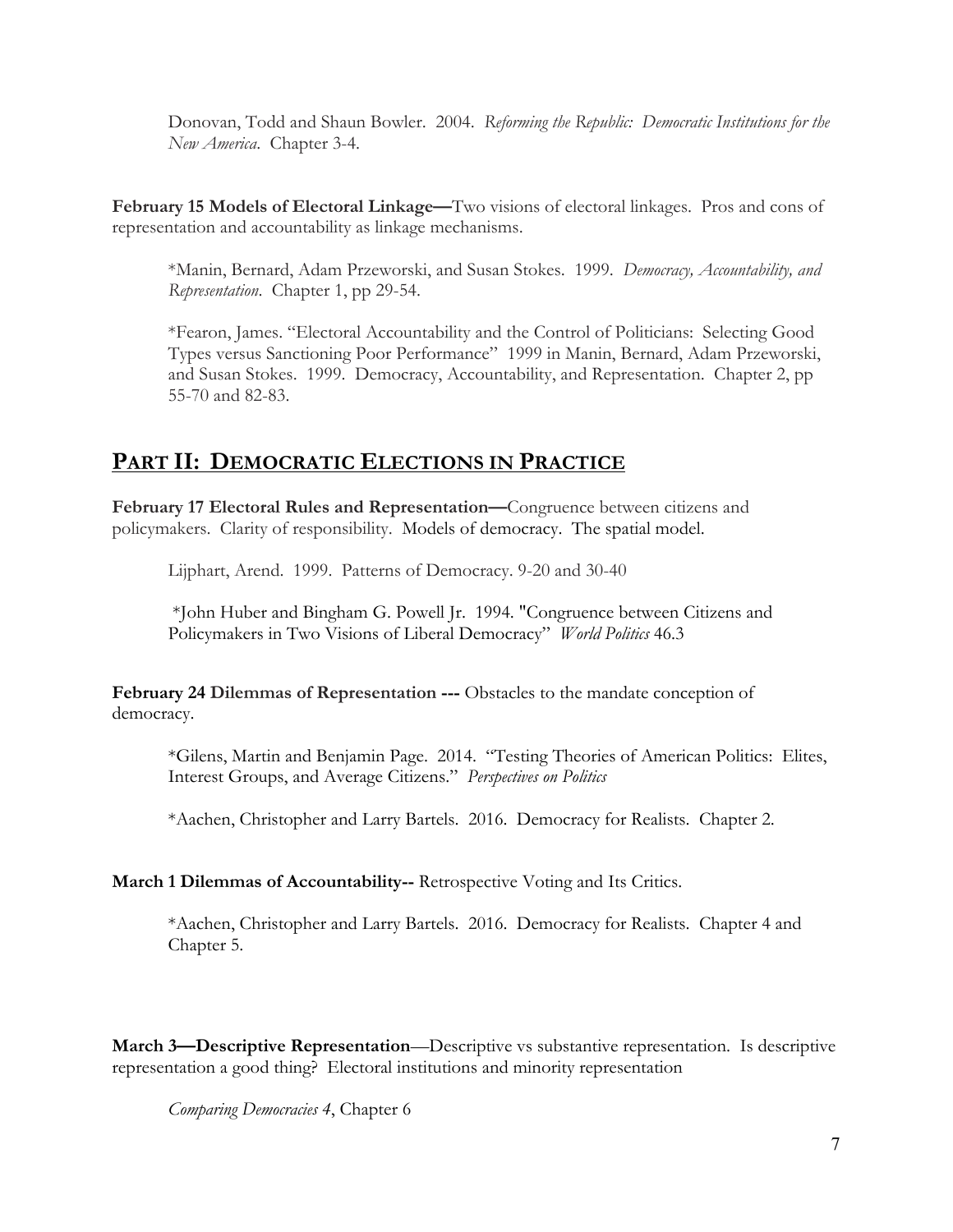\*Mansbridge, Jane. 2003. "Should Blacks Represent Blacks and Women Represent Women? A Contingent 'Yes'" *Journal of Politics*

**March 8 Electoral Participation**—Why is voter participation important in a democracy? What are the determinants of voter turnout?

\*Arend Lijphart. 1997. "Unequal Participation: Democracy's Unresolved Dilemma," *American Political Science Review*, 91, pp. 1-14.

*Comparing Democracies 4*, Chapter 4

### **March 10- No Class**

**March 15 Money and Elections--** Income inequality as a threat to equal representation?

\*Bartels, Larry. 2018. *Unequal Democracy*. Selection

\*Bonica, Adam, Nolan McCarty, Keith Poole, and Howard Rosenthal. 2013. "Why Hasn't Democracy Slowed Rising Inequality?" *Journal of Economic Perspectives*.\*

### **March 17—In-Class Mid Term Quiz**

**March 29—Polarization, Accountability, and Democracy—**What is polarization? Affective vs Ideological polarization. The causes of polarization. Polarization and the rise of illiberalism. Can polarization undermine democracy?

Svolik, Milan. 2020. "Polarization versus Democracy*." Journal of Democracy.*

Klein, Ezra. 202. *Why We're Polarized*. Chapter 3

# **PART III: FLAWED ELECTIONS**

**March 31 Electoral Integrity** Electoral fraud. Why is it employed in some settings, but not others? Detecting electoral fraud.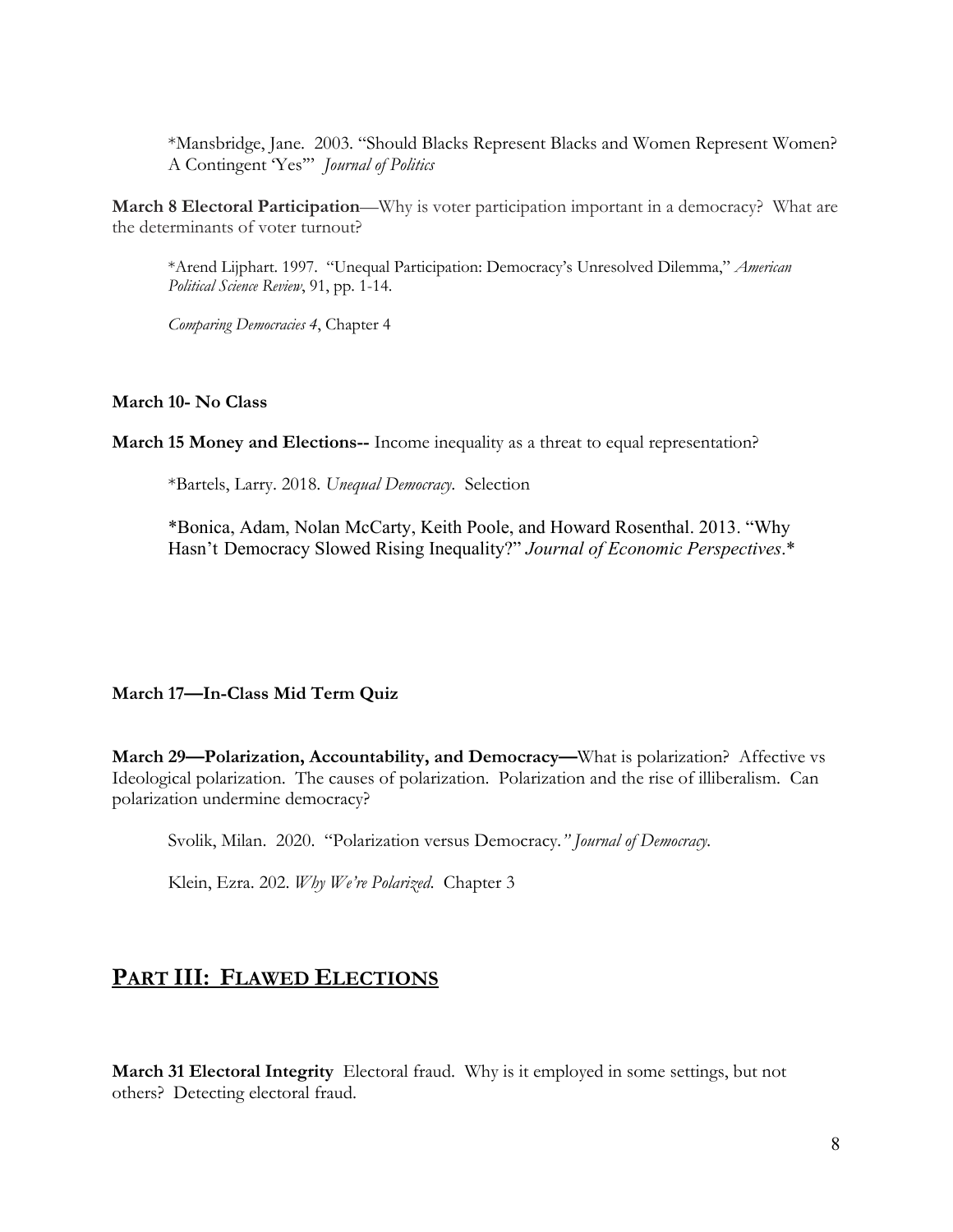\*Simpser, Alberto. 2013. Why Governments and Parties Manipulate Elections. Chapter 1.

### **April 5—In-Class Debate**

### **April 7—No Class**

**April 12 Vote Buying—**What is vote buying? Commitment problems. Ballot secrecy. Is it undemocratic? Vote buying vs turnout buying.

\*Schaffer, Frederic Charles, ed. 2007. *Elections for Sale: The Causes and Consequences of Vote Buying.* Chapters 2-3, pp17-45

**April 14 Electoral Coercion** Political pressure in the workplace. Why and when do employers apply pressure on their employees?

\*Frye, Timothy, Ora John Reuter, and David Szakonyi. 2014. "Political Machines at Work: Voter Mobilization and Electoral Subversion in the Workplace" *World Politics.*

**April 19 Elections and Violence—**Pre- and Post-election violence. Causes. Consequences. Prevention.

\*Birch, Sarah. 2020. *Electoral Violence, Corruption, and Political Order*. Selections

**April 21 Elections, Political Parties, and Accountability—**How do stable political parties facilitate representation and accountability?Individual vs collective accountability.

\*Zielinski, Jakub, Kazmierz M. Slomczysnki and Goldie Shabad. 2005. "Electoral Control in New Democracies: The Perverse Incentives of Fluid Party Systems" *World Politics.* 57(3).

**April 26—Policy Responsiveness under Flawed Elections—**Policy responsiveness in poor countries. Appointed vs elected leaders. Authoritarian elections and human development. Local elections.

\*Khemani, Stuti. 2015. "Buying Votes Versus Supplying Public Services: Political Incentives to Under-Invest in Pro-Poor Politics" *Journal of Development Economics.*

# **PART IV: AUTHORITARIAN ELECTIONS**